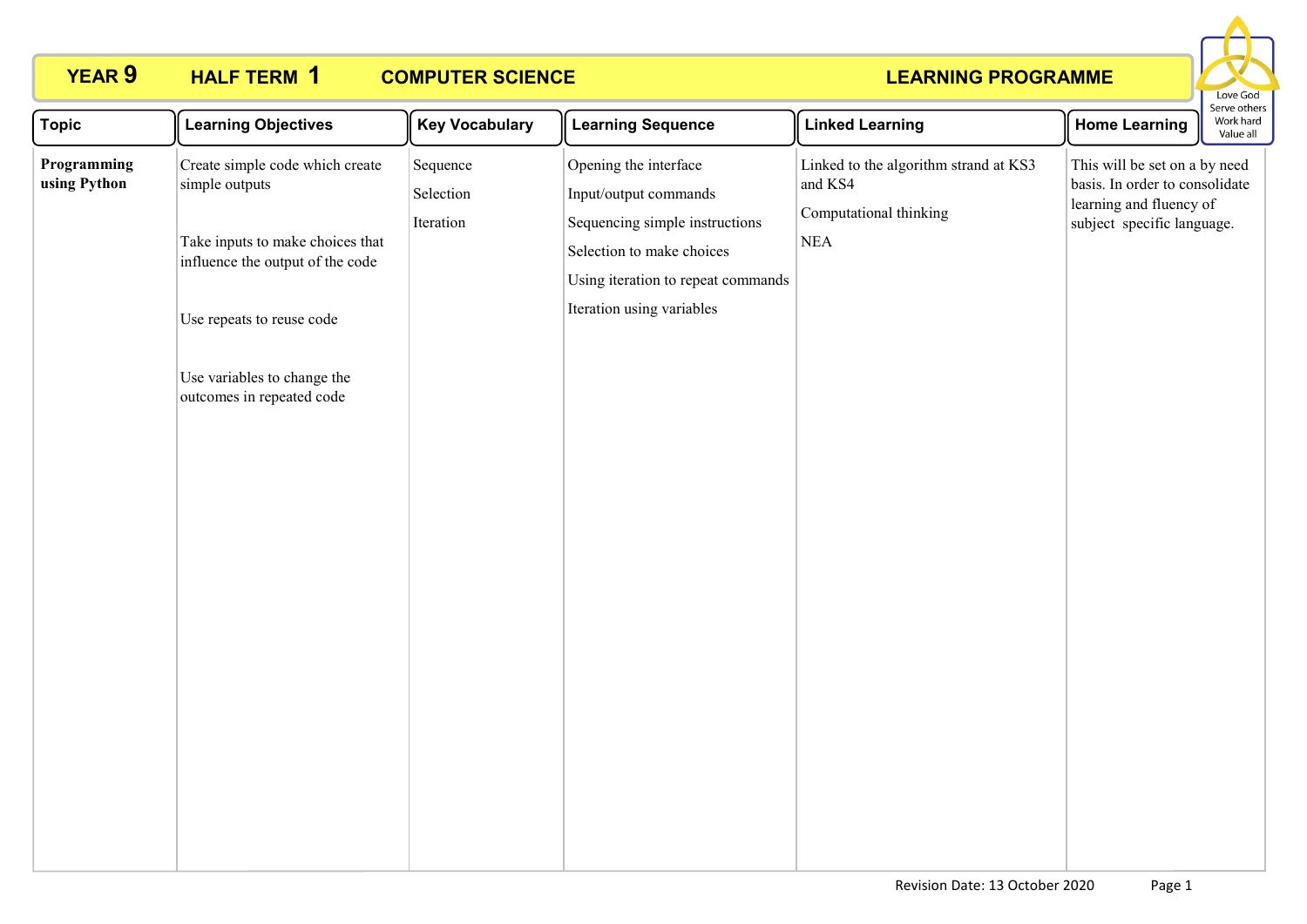

| Using different data types<br>Linked to the algorithm strand at KS3<br>This will be set on a by need<br>AND OR NOT logic<br>Create a basic calculator program<br>Programming<br>(with language specific<br>basis. In order to consolidate<br>using Python<br>taking in two inputs<br>and KS4<br>learning and fluency of<br>syntax)<br>Using Random module to create a<br>Computational thinking<br>Develop programs using list and<br>subject specific language.<br>Lists<br>number guessing game<br><b>NEA</b><br>arrays<br>Secret Santa random Variable<br>Arrays<br>program<br>Able to use Boolean Logic |
|-------------------------------------------------------------------------------------------------------------------------------------------------------------------------------------------------------------------------------------------------------------------------------------------------------------------------------------------------------------------------------------------------------------------------------------------------------------------------------------------------------------------------------------------------------------------------------------------------------------|
|                                                                                                                                                                                                                                                                                                                                                                                                                                                                                                                                                                                                             |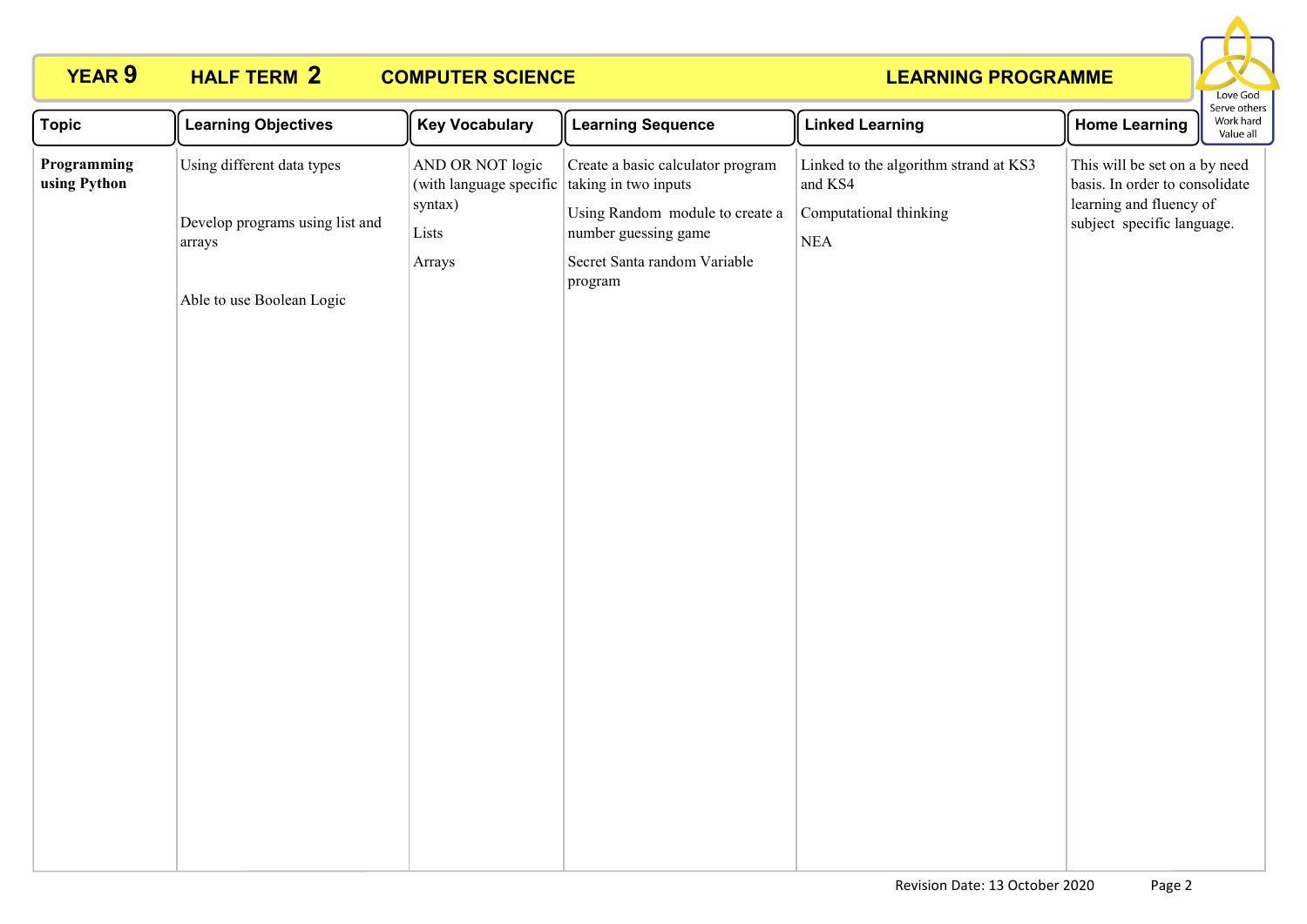# **HALF TERM 3**

# **YEAR 9 HALF TERM COMPUTER SCIENCE**



| <b>Topic</b>            | <b>Learning Objectives</b>                                                                                                         | <b>Key Vocabulary</b>                                                                     | <b>Learning Sequence</b>                                                                                                                           | <b>Linked Learning</b>                                                                 | <b>Home Learning</b>                                                                    | erve otrier<br>Work hard<br>Value all |
|-------------------------|------------------------------------------------------------------------------------------------------------------------------------|-------------------------------------------------------------------------------------------|----------------------------------------------------------------------------------------------------------------------------------------------------|----------------------------------------------------------------------------------------|-----------------------------------------------------------------------------------------|---------------------------------------|
| <b>Computer Systems</b> | Understand how computers are<br>used in the real world                                                                             | Hardware<br>Software<br>Embedded                                                          | What is a computer?<br>Explain and identify different<br>hardware components which make                                                            | Topic 4 Computer Systems at KS4 GSCE This will be set on a by need<br>Computer Science | basis. In order to consolidate<br>learning and fluency of<br>subject specific language. |                                       |
|                         | Concept of a computer system<br>Understand and Identify different<br>hardware and software<br>Embedded and Non-Embedded<br>Systems | Non-embedded<br>Programmable<br>Bespoke<br>Input<br>Process<br>Output<br>Operating System | up a computer system<br>Explain and Identify different types<br>of software used within a computer<br>system<br>Embedded V Non Embedded<br>Systems |                                                                                        |                                                                                         |                                       |
|                         |                                                                                                                                    |                                                                                           |                                                                                                                                                    |                                                                                        |                                                                                         |                                       |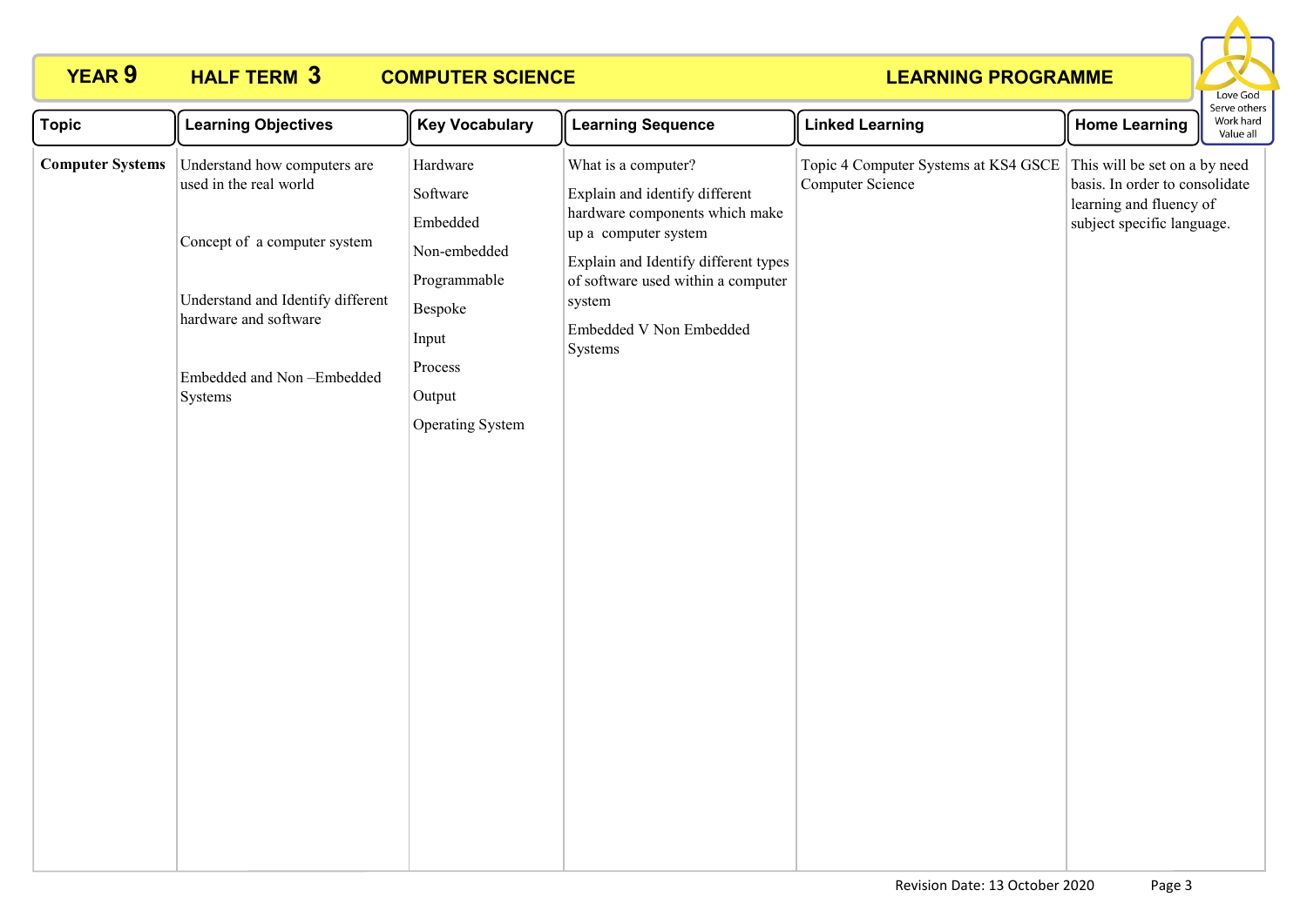

| <b>Topic</b>           | <b>Learning Objectives</b>                                                                                                                                                                                                                    | <b>Key Vocabulary</b>                                                                                                                                  | <b>Learning Sequence</b>                                                                                                                                                                                                                                         | <b>Linked Learning</b>                                                                                                                                                                                                                                                                                                                                 | <b>Home Learning</b>                                                                                                     | serve othe<br>Work hard<br>Value all |
|------------------------|-----------------------------------------------------------------------------------------------------------------------------------------------------------------------------------------------------------------------------------------------|--------------------------------------------------------------------------------------------------------------------------------------------------------|------------------------------------------------------------------------------------------------------------------------------------------------------------------------------------------------------------------------------------------------------------------|--------------------------------------------------------------------------------------------------------------------------------------------------------------------------------------------------------------------------------------------------------------------------------------------------------------------------------------------------------|--------------------------------------------------------------------------------------------------------------------------|--------------------------------------|
| Data<br>Representation | Understand that computers<br>represent data using simple<br>switches of on and off<br>Using binary simulate how a<br>computer works<br>Convert between different number<br>systems (binary, decimal and<br>hexadecimal)<br>Data storage units | Binary<br>ON<br>OFF<br><b>Bits</b><br><b>Bytes</b><br>Nibbles<br>$\mathbf{KB}$<br>MB<br>$\operatorname{GB}$<br>TB<br>Decimal/Denary<br>Hex/Hexadecimal | Extend knowledge from previous<br>unit and look at how computer only<br>use switches to represent all of the<br>data<br>Be able to qualify different data<br>storage capacity types<br>Converting between different<br>number systems<br>Binary, Hex and Decimal | Topic 3 Data representation GCSE<br>Computer Science<br>understand how numbers can be<br>represented in binary, and be able to<br>carry out simple operations on binary<br>numbers [for example, binary addition,<br>and conversion between binary and<br>decimal]<br>understand how instructions are stored<br>and executed within a computer system; | This will be set on a by need<br>basis. In order to consolidate<br>learning and fluency of<br>subject specific language. |                                      |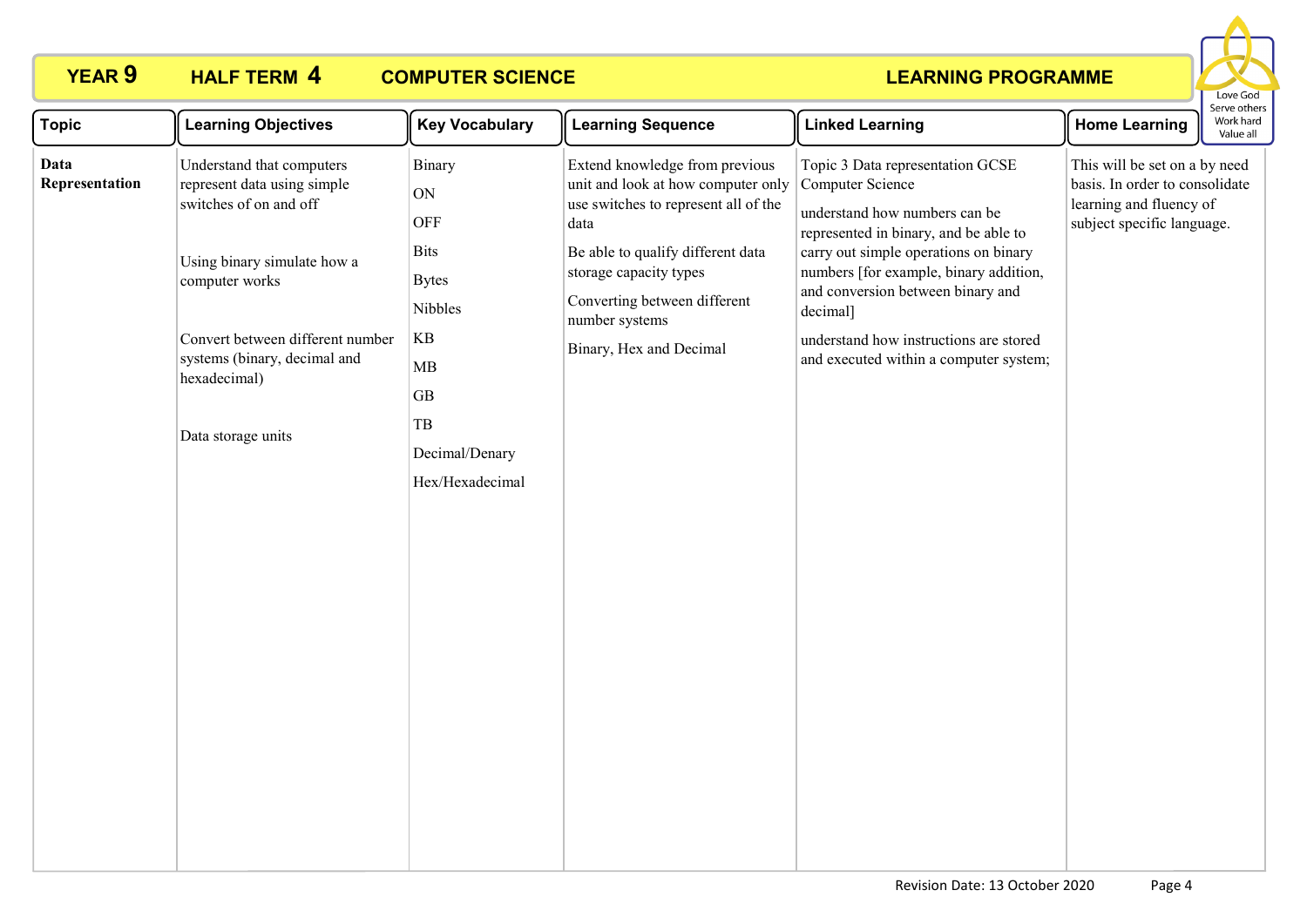

| <b>Topic</b>           | <b>Learning Objectives</b>                                                                                                               | <b>Key Vocabulary</b>                                                                             | <b>Learning Sequence</b>                                                                                                                                                                                                                                                                                                                                                                 | <b>Linked Learning</b>                                                                                                                                                                                                 | <b>Home Learning</b>                                                                                                     | Serve others<br>Work hard<br>Value all |
|------------------------|------------------------------------------------------------------------------------------------------------------------------------------|---------------------------------------------------------------------------------------------------|------------------------------------------------------------------------------------------------------------------------------------------------------------------------------------------------------------------------------------------------------------------------------------------------------------------------------------------------------------------------------------------|------------------------------------------------------------------------------------------------------------------------------------------------------------------------------------------------------------------------|--------------------------------------------------------------------------------------------------------------------------|----------------------------------------|
| Data<br>Representation | Understand how sound and images<br>are represented using binary and<br>Hex<br>Calulate file size of images and<br>sound using variables. | Pixels<br>Sampling<br>Frequency<br>Time<br>Resolution<br>Bit depth<br>Colour depth<br>Sample rate | Understand how images can be<br>represented using binary data and<br>Hex data as shorthand<br>Calculate the file size of an image<br>using variables of height, width and<br>colour depth.<br>Understand how sound can be<br>represented using binary data and<br>Hex data as shorthand<br>Calculate the file size of an image<br>using variables of time, bit depth<br>and sample rate. | Topic 3 Data representation GCSE<br>Computer Science<br>understand how data of various types<br>(including text, sounds and pictures) can<br>be represented and manipulated digitally,<br>in the form of binary digits | This will be set on a by need<br>basis. In order to consolidate<br>learning and fluency of<br>subject specific language. |                                        |
| <b>Boolean Logic</b>   | Identify and be able to recreate<br>different logic gates and truth tables                                                               | $\operatorname{AND}$<br><b>OR</b><br><b>NOT</b><br>Gate symbols<br>Truth tables                   | Explanation of the different gates<br>and how they generate their<br>specific truth tables<br>Combine Logic gates to make<br>Logic circuits and truth tables                                                                                                                                                                                                                             | Understand simple Boolean logic [for<br>example, AND, OR and NOT] and some<br>of its uses in circuits and programming;<br>Topic 4 GCSE Computer Science -<br>Computer systems                                          | This will be set on a by need<br>basis. In order to consolidate<br>learning and fluency of<br>subject specific language. |                                        |